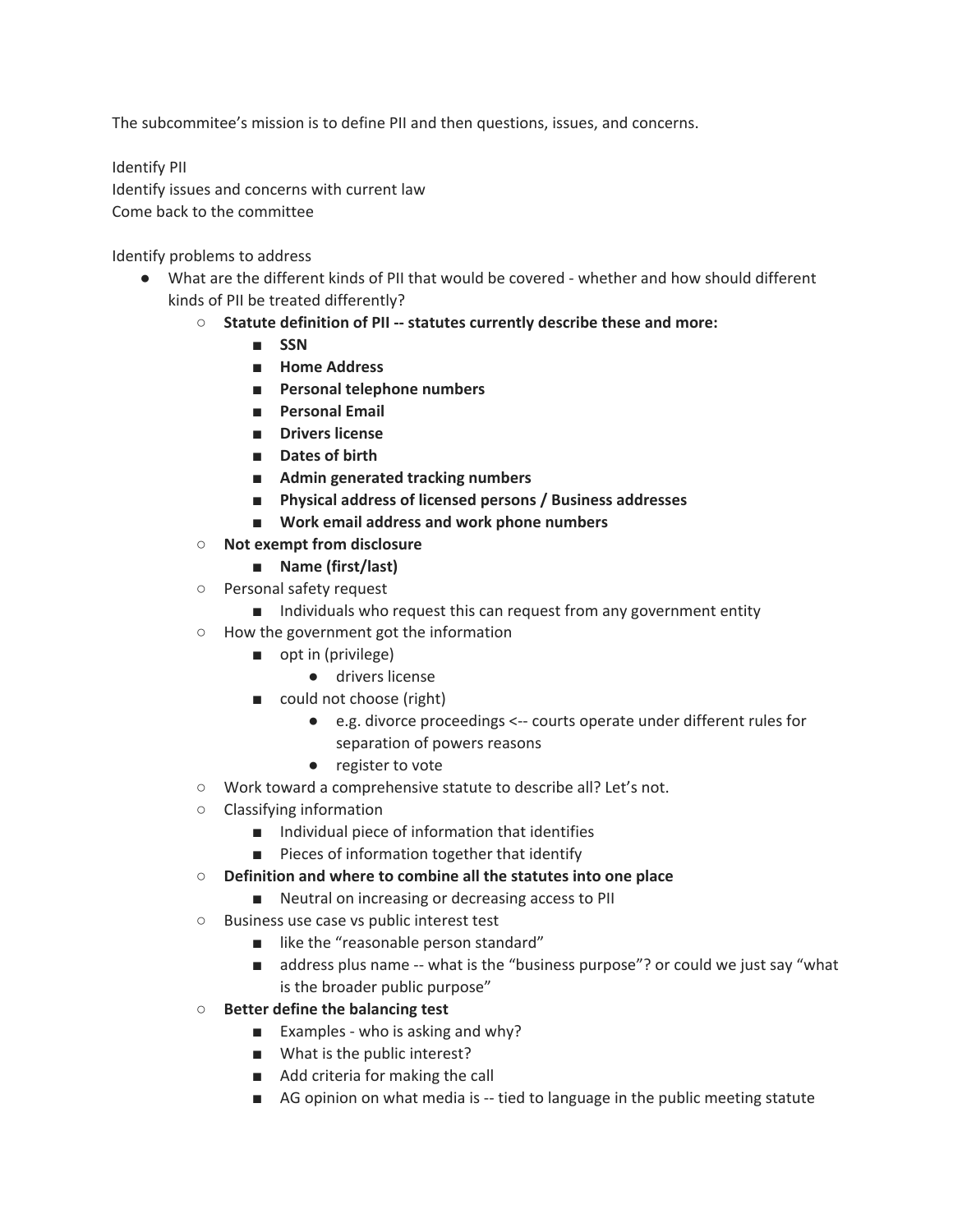- "value to the public at large no to a person at a particular time"
	- how far does the requester have to go to prove that the request could benefit the public?
- What about requests for information that aren't public records requests?
	- "explain to me what happened here" --> no document that explains; are you looking for confirmation or "a record"; how to help citizens frame requests...
- What would an oregonian consider to be public vs private?
	- What is fair for everyone and what is fair for me?
- What are the problems a journalist faces?
	- Deadline verifying personal information (DOB, address, neighbors)
	- Inability to verify information because can't access
	- Long term or data projects (finding patterns)
	- Verify who we're talking about, identify patterns/trends, see things that aren't otherwise immediately visible
	- What's the hardest thing?
		- Agencies that say "its personal information, absolutely not"
		- Agency not willing to hear the public interest test
	- Government information is trusted
	- There's a lot of information that's currently publicly available
- What are the problems government faces
	- "vigilantes" self appointed watch dogs that believe the government isn't telling them the truth, comes to a certain point where it is harassment of local government
		- maybe a separate issue.
		- could gov't agencies come up with a solution though?
	- 2018 time deadlines are potentially difficult
	- **■ focus on reducing the subjectivity of the law**
		- **● liability for disclosing too much - blanket coverage for liability for exposing too much information <-- example of a liability waiver ??**
		- Statutes that speak to this:
			- (192.363) home health care workers and (public employees personal information request lists home/email/phone -- and more) *requestor* has the burden to show public interest; burden is normally on *agency* to prove there is no public interest
			- 192.380 specific liability for disclosure of personal information
				- ??? statute has "clear and convincing" language in it
					-
	- How often are issues involving counsel involve PII

■

- some from sheriff's offices because police reports have PII
- what are the particular and specific issues people have with the way the public records law addresses PII now?
- In what ways should the law change?
- What should never be exempt / what should always be exempt
- Public interest reasons why different kinds of PII should be disclosed